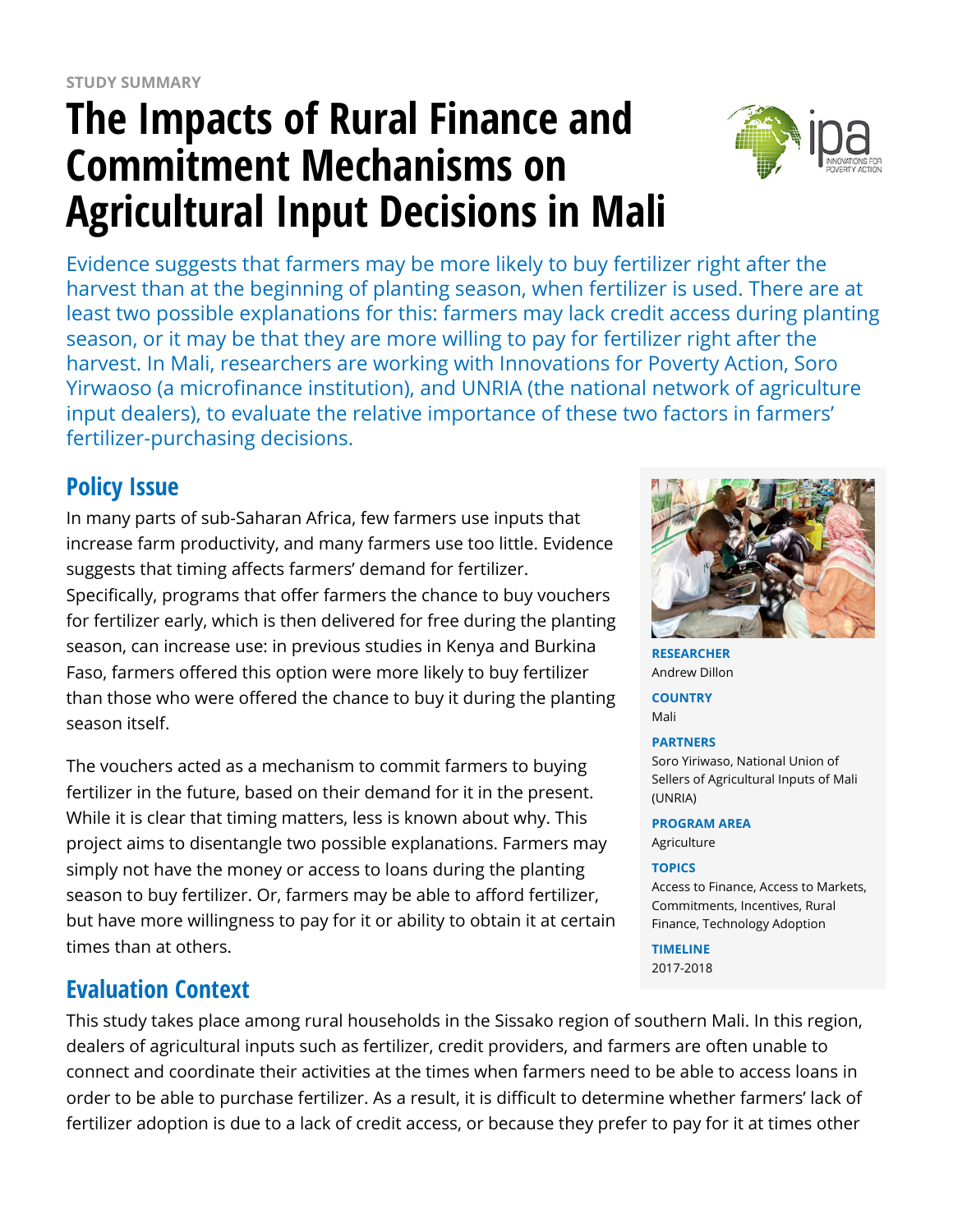than the beginning of planting season.

In addition to Innovations for Poverty Action, researchers are working with two local partners. Soro Yiriwaso is a microfinance institutional that engages in agricultural lending. It has operated in Mali for over 15 years and has a strong presence in the South and West, where this evaluation takes place. The National Union of Agro Input Dealers (UNRIA) seeks to promote the supply of domestic market inputs. UNRIA is the primary national association that provides access to inputs—including fertilizer, improved seeds, pesticides, and equipment—for small scale famers and plays an active role in agricultural policy.

### **Details of the Intervention**

Researchers are working with IPA to evaluate how the design and timing of commitment mechanisms, as well as access to credit, affects farmers' decisions to buy fertilizer. To compare the impact of improved access to inputs and credit, researchers will randomly assign 140 villages to one of seven groups, comprising 20 villages each. These groups vary by the timing of agricultural input fairs and by the up-front payment required to take up credit.

In villages in six groups, UNRIA and Soro Yiriwaso are organizing an input fair. The remaining group serves as a comparison group and will not host at input fair. At the input fairs, farmers can buy agricultural inputs such as fertilizer from dealers at a central location. The timing of the input fairs varies, either right after the harvest ("early" input fairs) or at the start of the planting season ("late" input fairs). The agro-dealer then delivers the purchased inputs to farmers at the beginning of the planting season.

Of these six groups, farmers in three will be offered credit by Soro Yiriwaso while at the input fair while the other three groups will not. These financial products aim to encourage fertilizer purchases and require some up-front payment, which acts as a commitment mechanism. Some farmers are asked to make a 10 percent deposit on their purchase, a "soft" commitment mechanism, and other farmers are asked to make a 50 percent deposit, a "hard" commitment mechanism. Farmers must start repaying the remaining balance on the loan after the fertilizer is delivered. If farmers renege on their purchase, the deposit is given to the agro-dealer who sold the fertilizer.

The full breakdown is as follows.

Groups receiving access to credit at input fairs, where farmers will have the deposit made to the dealers by Soro Yiriwaso:

- Group 1: Input fair right after harvest + 10 percent deposit
- $\bullet$  Group 2: Input fair right after harvest  $+50$  percent deposit
- Group 3: Input fair at the beginning of planting season

Groups not receiving access to credit, where farmers will pay dealers the deposit directly:

- $\bullet$  Group 4: Input fair right after harvest  $+10$  percent deposit
- Group 5: Input fair right after harvest + 50 percent deposit
- Group 6: Input fair at the beginning of planting season.
- Group 7: Comparison group.